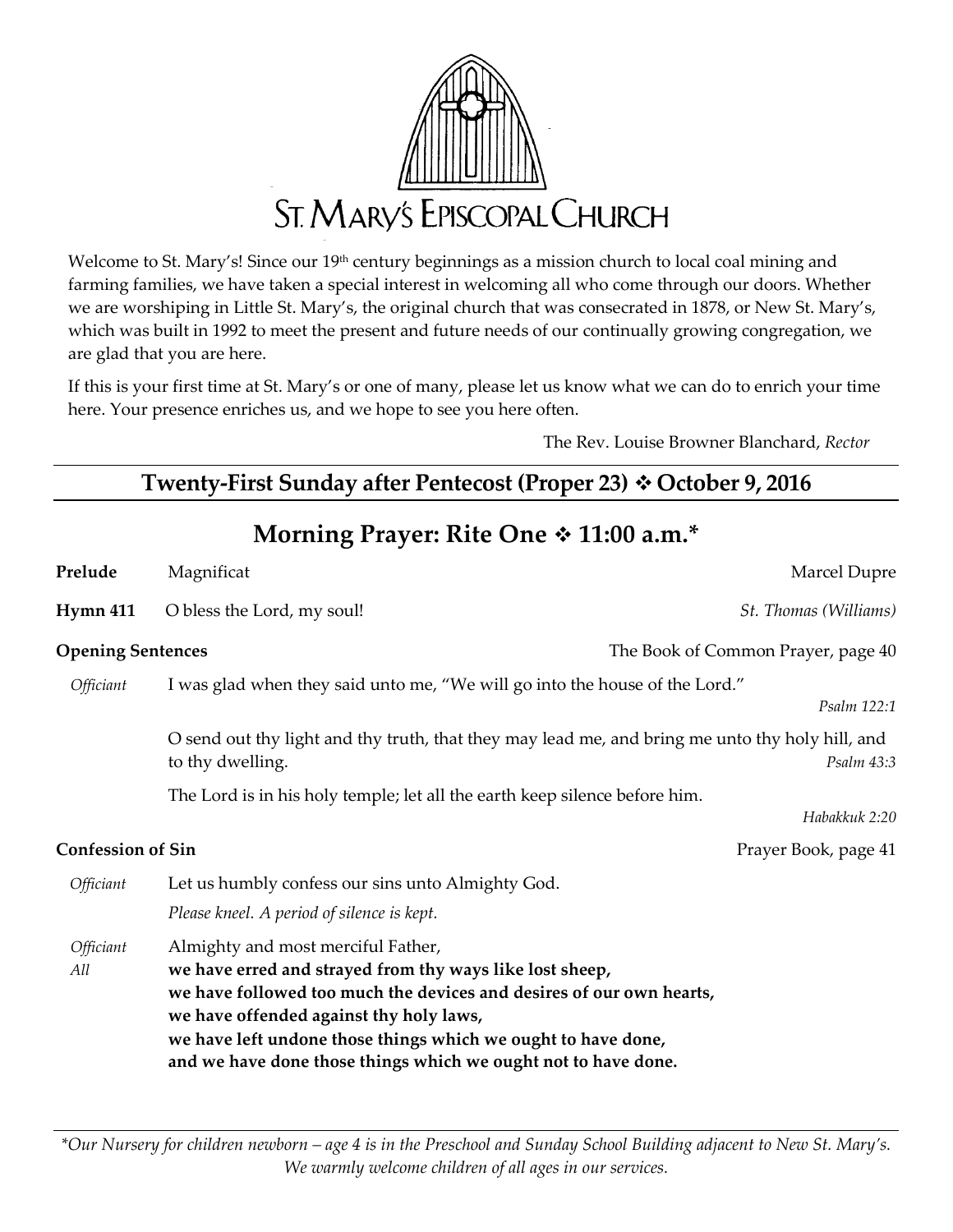**But thou, O Lord, have mercy upon us, spare thou those who confess their faults, restore thou those who are penitent, according to thy promises declared unto mankind in Christ Jesus our Lord; and grant, O most merciful Father, for his sake, that we may hereafter live a godly, righteous, and sober life, to the glory of thy holy Name. Amen.**

*The Priest alone stands and says*

The Almighty and merciful Lord grant you absolution and remission of all your sins, true repentance, amendment of life, and the grace and consolation of his Holy Spirit. **Amen.**

#### **Invitatory and Psalter**

Please stand. The Prayer Book, page 42 *Officiant* **O** Lord, open thou our lips. *People* **And our mouth shall show forth thy praise.** *All* **Glory to the Father, and to the Son, and to the Holy Spirit: as it was in the beginning, is now, and will be forever. Amen. Alleluia.**

**Venite Sung by all.** Sung by all. **Sung by all.** Hymnal, S-5

**O come, let us sing unto the Lord; let us heartily rejoice in the strength of our salvation. Let us come before his presence with thanksgiving, and show ourselves glad in him with psalms. For the Lord is a great God, and a great King above all gods. In his hand are all the corners of the earth, and the strength of the hills is his also. The sea is his and he made it, and his hands prepared the dry land. O come, let us worship and fall down and kneel before the Lord our Maker. For he is the Lord our God, and we are the people of his pasture and the sheep of his hand. O worship the Lord in the beauty of holiness; let the whole earth stand in awe of him. For he cometh, for he cometh to judge the earth, and with righteousness to judge the world and the peoples with his truth. Glory to the Father, and to the Son, and to the Holy Spirit: As it was in the beginning, is now, and will be forever. Amen.**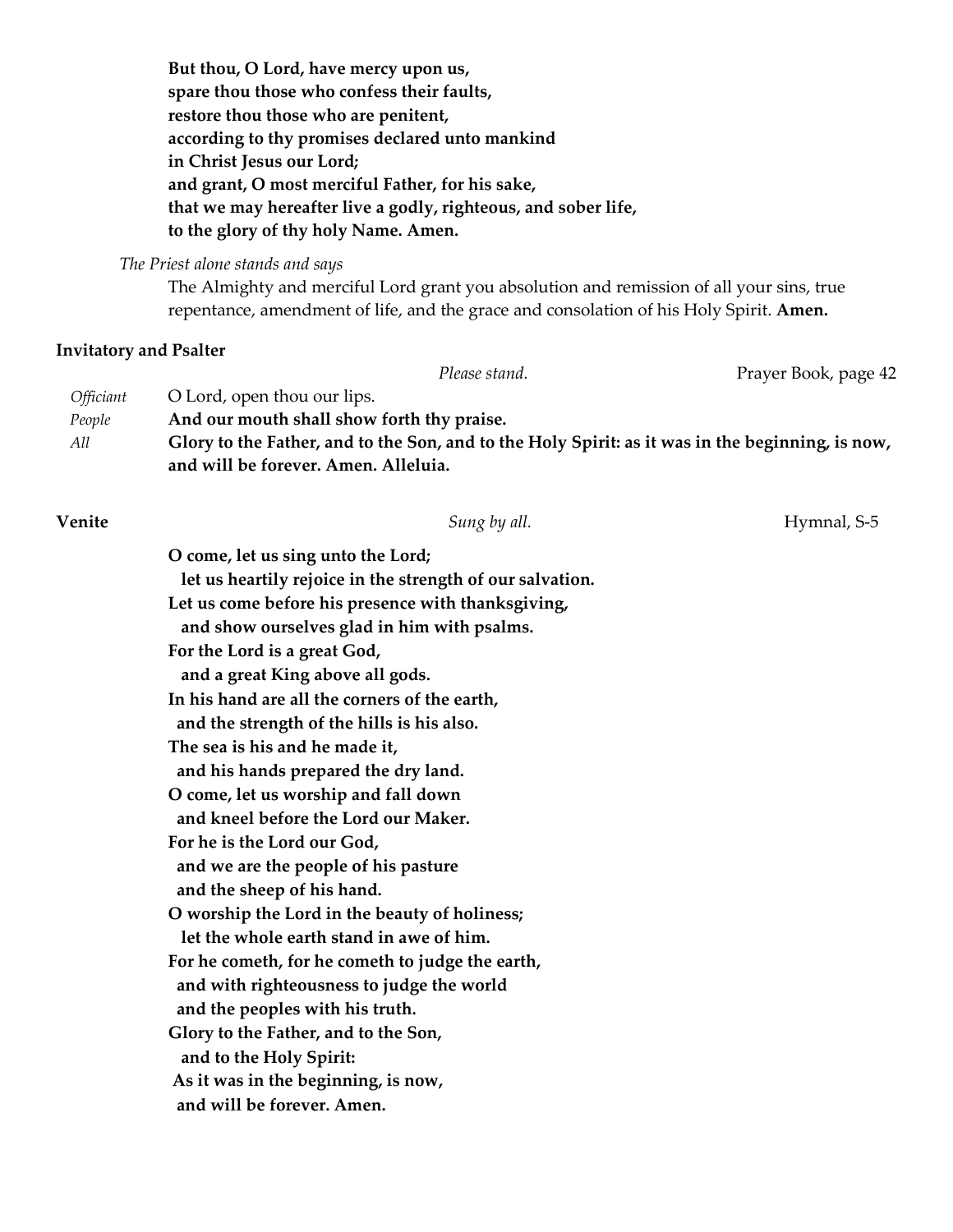- 1 Hallelujah! I will give thanks to the Lord with my whole heart, \* in the assembly of the upright, in the congregation.
- **2 Great are the deeds of the Lord! \* they are studied by all who delight in them.**
- 3 His work is full of majesty and splendor, \* and his righteousness endures for ever.
- **4 He makes his marvelous works to be remembered; \* the Lord is gracious and full of compassion.**
- 5 He gives food to those who fear him; \* he is ever mindful of his covenant.
- **6 He has shown his people the power of his works \* in giving them the lands of the nations.**
- 7 The works of his hands are faithfulness and justice; \* all his commandments are sure.
- **8 They stand fast for ever and ever, \* because they are done in truth and equity.**
- 9 He sent redemption to his people; he commanded his covenant for ever; \* holy and awesome is his Name.
- **10 The fear of the Lord is the beginning of wisdom; \* those who act accordingly have a good understanding; his praise endures for ever.**
- **The Lesson** 2 Kings 5:1-3, 7-15c *Please remain seated.*
- *Reader* A reading from the Second Book of the Kings.

Naaman, commander of the army of the king of Aram, was a great man and in high favor with his master, because by him the Lord had given victory to Aram. The man, though a mighty warrior, suffered from leprosy. Now the Arameans on one of their raids had taken a young girl captive from the land of Israel, and she served Naaman's wife. She said to her mistress, "If only my lord were with the prophet who is in Samaria! He would cure him of his leprosy." When the king of Israel read the letter, he tore his clothes and said, "Am I God, to give death or life, that this man sends word to me to cure a man of his leprosy? Just look and see how he is trying to pick a quarrel with me." But when Elisha the man of God heard that the king of Israel had torn his clothes, he sent a message to the king, "Why have you torn your clothes? Let him come to me, that he may learn that there is a prophet in Israel." So Naaman came with his horses and chariots, and halted at the entrance of Elisha's house. Elisha sent a messenger to him, saying, "Go, wash in the Jordan seven times, and your flesh shall be restored and you shall be clean." But Naaman became angry and went away, saying, "I thought that for me he would surely come out, and stand and call on the name of the Lord his God, and would wave his hand over the spot, and cure the leprosy! Are not Abana and Pharpar, the rivers of Damascus, better than all the waters of Israel? Could I not wash in them, and be clean?" He turned and went away in a rage. But his servants approached and said to him, "Father, if the prophet had commanded you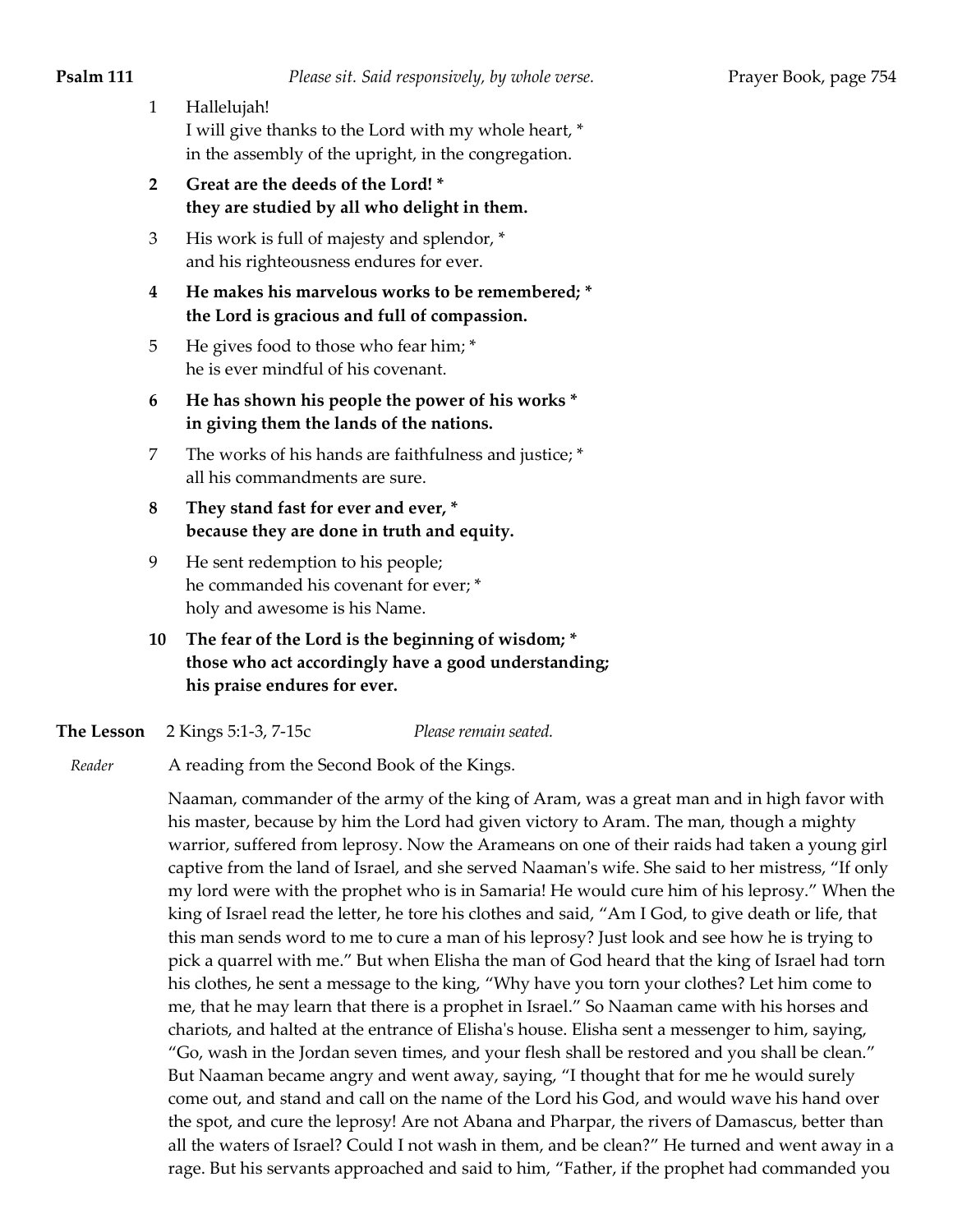to do something difficult, would you not have done it? How much more, when all he said to you was, 'Wash, and be clean'?" So he went down and immersed himself seven times in the Jordan, according to the word of the man of God; his flesh was restored like the flesh of a young boy, and he was clean. Then he returned to the man of God, he and all his company; he came and stood before him and said, "Now I know that there is no God in all the earth except in Israel."

*Reader* The Word of the Lord. *People* **Thanks be to God**. **Hymn 538** God of Mercy, God of grace *Sung by all*, *standing. Lucerna Laudoniae* **The Gospel** Luke 17:11-19 *Please sit. Reader* A reading from the Gospel according to Luke. On the way to Jerusalem Jesus was going through the region between Samaria and Galilee. As he entered a village, ten lepers approached him. Keeping their distance, they called out, saying, "Jesus, Master, have mercy on us!" When he saw them, he said to them, "Go and show yourselves to the priests." And as they went, they were made clean. Then one of them, when he saw that he was healed, turned back, praising God with a loud voice. He prostrated himself at Jesus' feet and thanked him. And he was a Samaritan. Then Jesus asked, "Were not ten made clean? But the other nine, where are they? Was none of them found to return and give praise to God except this foreigner?" Then he said to him, "Get up and go on your way; your faith has made you well." *Reader* The Word of the Lord. *People* **Thanks be to God. The Sermon** The Rev. Canon Robert G. Hetherington *Please remain seated.* **The Apostles' Creed** *Please stand.* Prayer Book, page 53  *All* **I believe in God, the Father almighty, maker of heaven and earth; And in Jesus Christ his only Son our Lord; who was conceived by the Holy Ghost, born of the Virgin Mary, suffered under Pontius Pilate, was crucified, dead, and buried. He descended into hell. The third day he rose again from the dead. He ascended into heaven, and sitteth on the right hand of God the Father almighty. From thence he shall come to judge the quick and the dead. I believe in the Holy Ghost, the holy catholic Church, the communion of saints, the forgiveness of sins, the resurrection of the body, and the life everlasting. Amen.**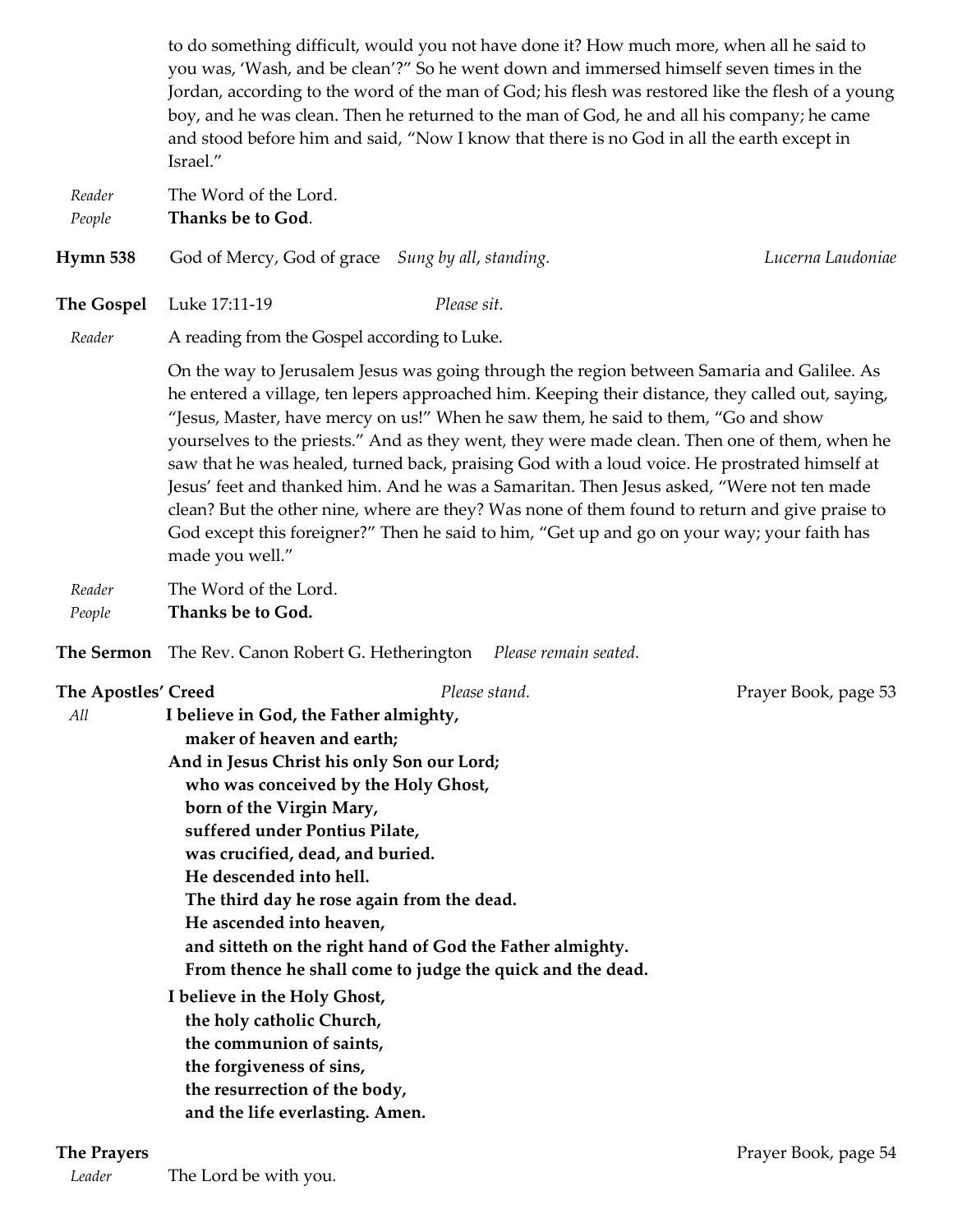| People      | And with thy spirit.                                    |                    |                      |  |  |
|-------------|---------------------------------------------------------|--------------------|----------------------|--|--|
| Leader      | Let us pray.                                            | Please kneel.      |                      |  |  |
| All         | Our Father, who art in heaven,                          |                    |                      |  |  |
|             | hallowed be thy Name,                                   |                    |                      |  |  |
|             | thy kingdom come,                                       |                    |                      |  |  |
|             | thy will be done,                                       |                    |                      |  |  |
|             | on earth as it is in heaven.                            |                    |                      |  |  |
|             | Give us this day our daily bread.                       |                    |                      |  |  |
|             | And forgive us our trespasses,                          |                    |                      |  |  |
|             | as we forgive those who trespass against us.            |                    |                      |  |  |
|             | And lead us not into temptation,                        |                    |                      |  |  |
|             | but deliver us from evil.                               |                    |                      |  |  |
|             | For thine is the kingdom, and the power, and the glory, |                    |                      |  |  |
|             | for ever and ever. Amen.                                |                    |                      |  |  |
| Suffrages A |                                                         | Said responsively. | Prayer Book, page 55 |  |  |
|             | O Lord, show thy mercy upon us;<br>V.                   |                    |                      |  |  |
|             | And grant us thy salvation.<br>R.                       |                    |                      |  |  |

- V. Endue thy ministers with righteousness;
- **R. And make thy chosen people joyful.**
- V. Give peace, O Lord, in all the world;
- **R. For only in thee can we live in safety.**
- V. Lord, keep this nation under thy care;
- **R. And guide us in the way of justice and truth.**
- V. Let thy way be known upon earth;
- **R. Thy saving health among all nations.**
- V. Let not the needy, O Lord, be forgotten;
- **R. Nor the hope of the poor be taken away.**
- V. Create in us clean hearts, O God;
- **R. And sustain us with your Holy Spirit.**

### **The Collect of the Day** Prayer Book, page 183

*Leader* Lord, we pray thee that your grace may always precede and follow us, and make us continually to be given to all good works; through Jesus Christ our Lord, who liveth and reigneth with thee and the Holy Spirit, one God, now and for ever. **Amen.**

### **Additional Intercessions and Thanksgivings**

### **Concluding Collect Properties Access 2008 Prayer Book, page 56**

*Leader* O heavenly Father, in whom we live and move and have our being: We humbly pray thee so to guide and govern us by thy Holy Spirit, that in all the cares and occupations of our life we may not forget thee, but may remember that we are ever walking in thy sight; through Jesus Christ our Lord. **Amen.**

### **The General Thanksgiving Prayer Book**, page 58

*Officiant* Almighty God, Father of all mercies, *All* **we thine unworthy servants do give thee most humble and hearty thanks for all thy goodness and loving-kindness**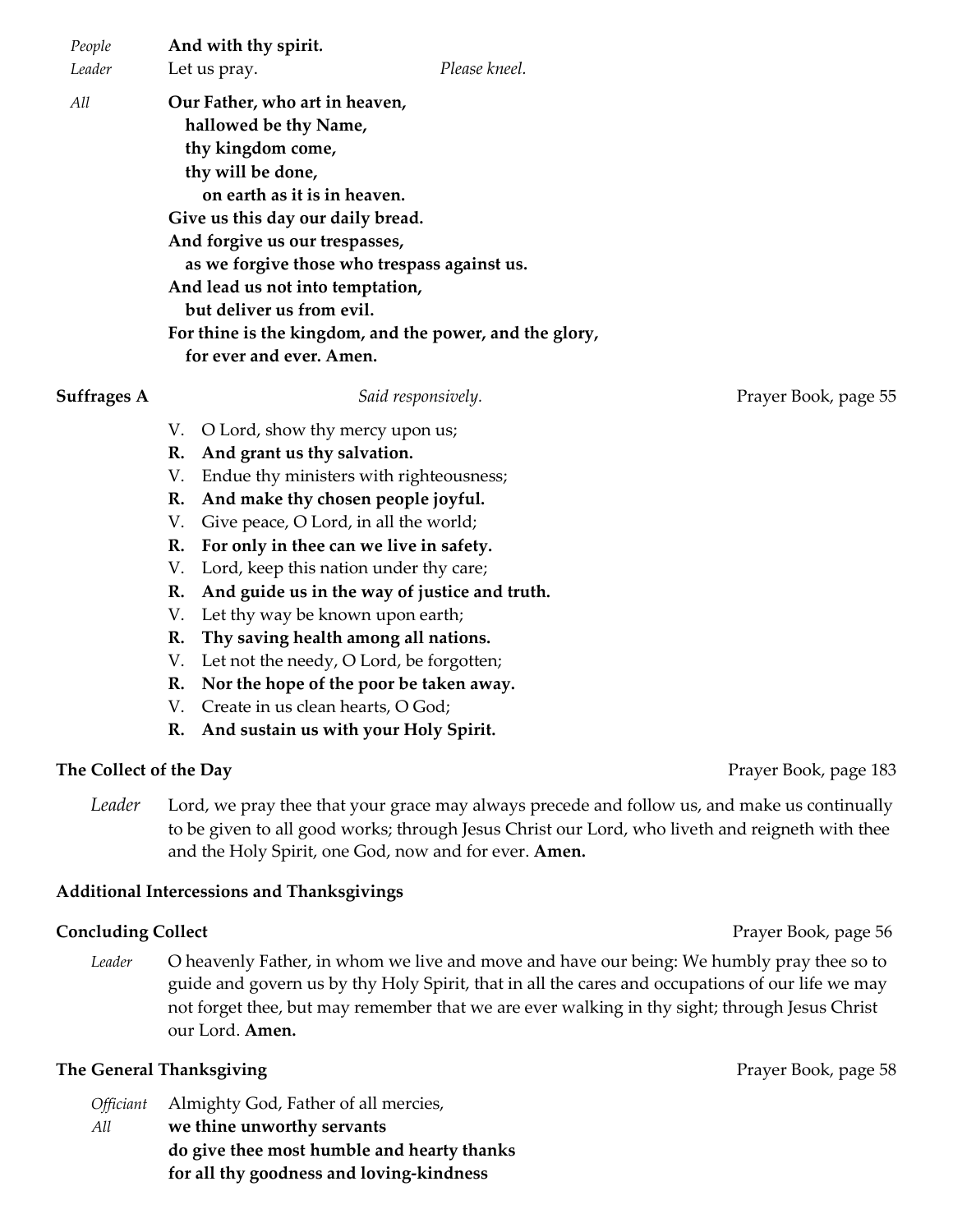**to us and to all men. We bless thee for our creation, preservation, and all the blessings of this life; but above all for thine inestimable love in the redemption of the world by our Lord Jesus Christ, for the means of grace, and for the hope of glory. And, we beseech thee, give us that due sense of all thy mercies, that our hearts may be unfeignedly thankful; and that we show forth thy praise, not only with our lips, but in our lives, by giving up our selves to thy service, and by walking before thee in holiness and righteousness all our days; through Jesus Christ our Lord, to whom, with thee and the Holy Ghost, be all honor and glory, world without end. Amen.**

#### **A Prayer of St. Chrysostom Prayer Book, page 59**

*Officiant* Almighty God, who hast given us grace at this time with one accord to make our common supplication unto thee, and hast promised through thy well-beloved Son that when two or three are gathered together in his Name thou wilt be in the midst of them: Fulfill now, O Lord, the desires and petitions of thy servants as may be best for us; granting us in this world knowledge of thy truth, and in the world to come life everlasting. **Amen.**

|                         | <b>Welcome and Announcements</b><br>Please sit.                                                                                                                 |                                      |  |
|-------------------------|-----------------------------------------------------------------------------------------------------------------------------------------------------------------|--------------------------------------|--|
| The Offertory           | Sing Joyfully                                                                                                                                                   | William Byrd                         |  |
| <b>The Presentation</b> | At this time, the fruits of our labor are presented to God. Please stand.                                                                                       |                                      |  |
| <b>The Doxology</b>     |                                                                                                                                                                 | Old Hundredth                        |  |
|                         | Praise God from whom all blessings flow;<br>Praise him, all creatures here below;<br>Praise him above, ye heavenly host:<br>Praise Father, Son, and Holy Ghost. |                                      |  |
| <b>Blessing</b>         |                                                                                                                                                                 |                                      |  |
| <b>Hymn 483</b>         | The head that once was crowned with thorns                                                                                                                      | Sung by all, standing.<br>St. Magnus |  |
| <b>Final Responses</b>  | Sung by the Choir.                                                                                                                                              | E.W. Naylor                          |  |
| Postlude                | Emperor's Fanfare                                                                                                                                               | Antonio Soler                        |  |
|                         |                                                                                                                                                                 |                                      |  |

*The Altar flowers are given to the glory of God.*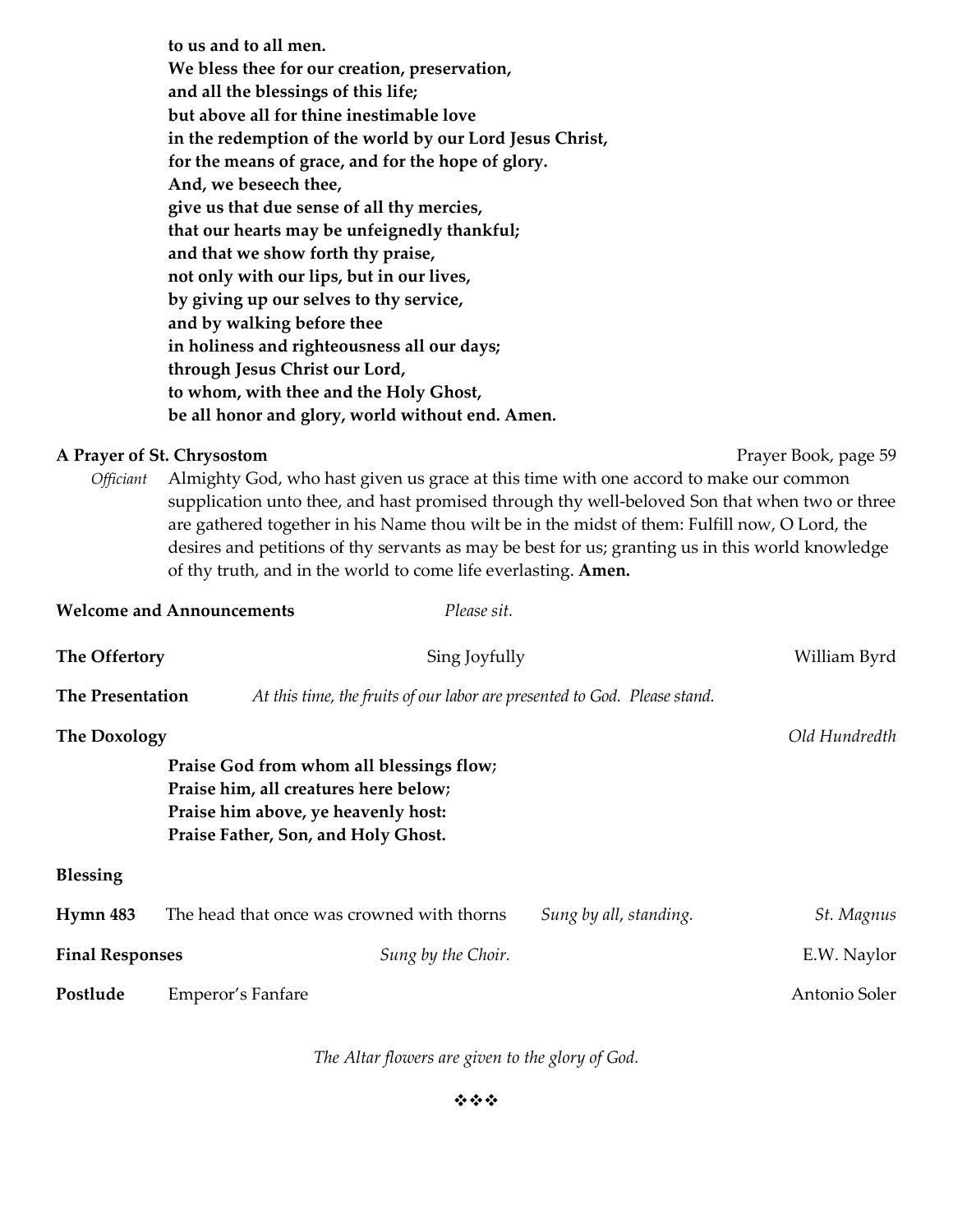## **Participants in this morning's services**

**Preacher:** Robert G. Hetherington; **Officiant:** Robin Lind; **Lay Reader:** Mike Blanks; **Prayer Leader:** Brantley Holmes; **Musicians:** St. Mary's Choir and Dwight Graham, *Organist and Choirmaster;* **Greeters:**Claudia Collingwood, Andy Howlett, and Michelle Lewis; **Ushers:** Susan Stevens and Temple Cabell, Anne Garland and Thomas Farrell.

**October Altar Guild**: Cabell Blair, Henly Deutsch, Catherine Ellyson, Suzanne Grandis, Margaret Lundvall, Carol Price, Ann Steele, Lucy Steele, Pooh Steele, Peggy Talman, and Georga Williams.

### **The Parish Prayer List**

Maggie Bassett, Justin Bennett, Cindy Blanton, Jack Blanton, Ann Lee Saunders Brown, Charles Bryan, Annette Chapman, Antony DeVilbiss, Kay Gates, Gordon Graham, Lolly Hetherington, Taylor Johnson, *Anne Lesko,*  Barbara Meador, Merrill Plaisted, John Presley, Susan Reynolds, Lori Rowland, Bill Thornton, Elaine Taylor, Callen Tyson, and William Wilson. **For all the blessings of this life,** *especially the baptism of Blair Holland Rutledge, daughter of Elizabeth Kristofak Rutledge and Warren Neal Rutledge. We pray for the people of Haiti and all those who have been affected by Hurricane Matthew.* **For those expecting children. For those who have died.** In the Anglican Cycle of Prayer, we pray for *the Church in the Province of the West Indies and the Most Rev. and The Honorable Dr. John Holder, Archbishop of West Indies and Bishop of Barbados.* **For those serving in the military or diplomatic service**: Alec Mackenzie, Timothy Rose. *Names in italics were added to the prayer list this week. Names which have appeared on the prayer list for three months will be removed unless otherwise requested. You are most welcome and encouraged to contact the parish office to request earlier removal or extended prayer.*

#### \*\*\*

*All are welcome to join us for Holy Communion in the left transept of St. Mary's (when facing the altar) following the postlude.* ❖

> *In respect for those who remain for communion or in prayer, please exit the church quietly if you choose not to stay.*

❖ *We invite you to join us for cookies and coffee in the adjoining Café and New Parish Hall following the service.*